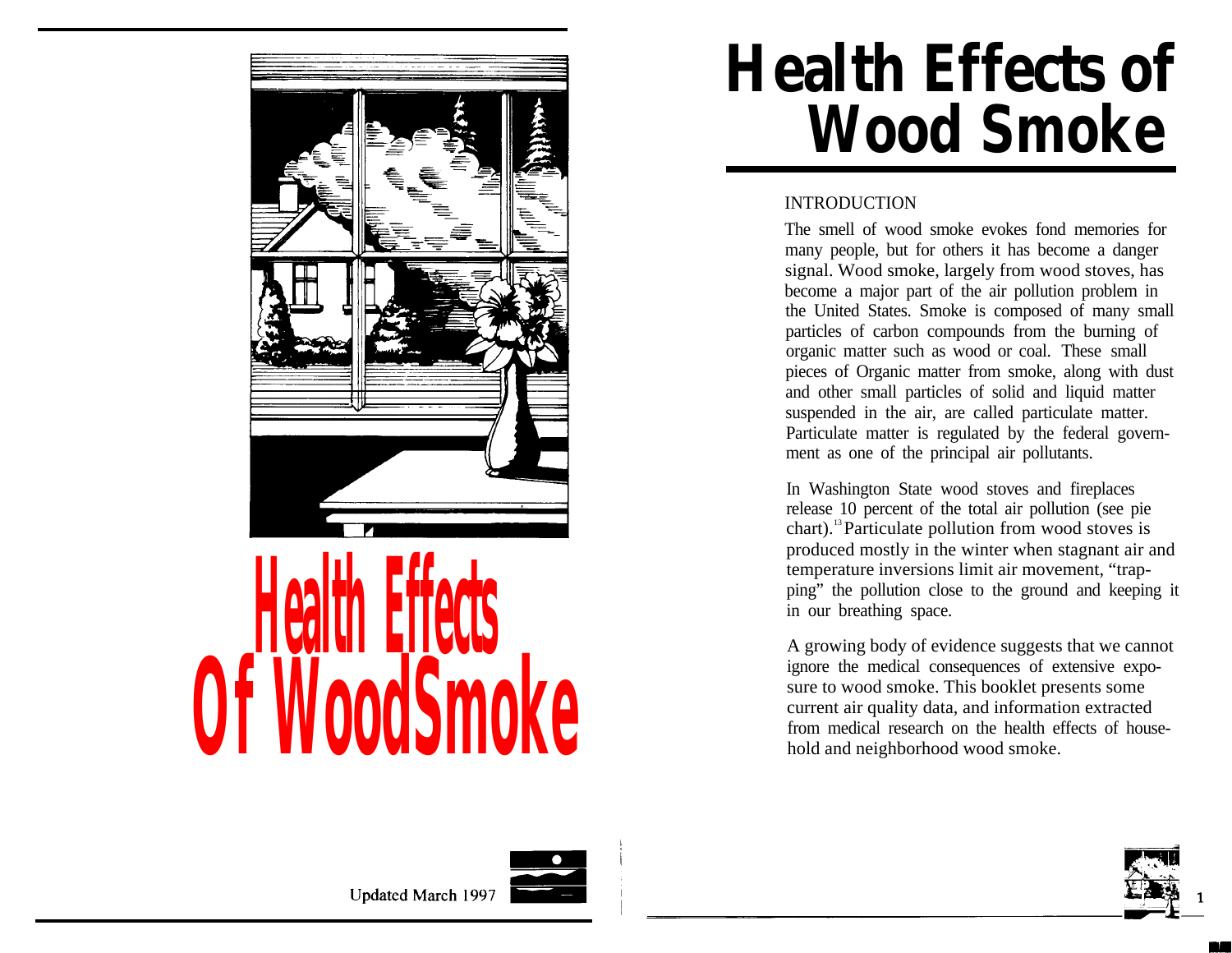#### **TABLE OF CONTENTS**

#### **AIR POLLUTION SOURCES AND THEIR CONTRIBUTIONS**



| What Parts of Wood Smoke Cause Problems?  11-13         |
|---------------------------------------------------------|
|                                                         |
|                                                         |
|                                                         |
|                                                         |
|                                                         |
|                                                         |
| What About Outdoor Burning and Certified Wood Stoves 23 |
|                                                         |
|                                                         |

*The category "Other" in this pie chart includes sources such as boats and other recreational vehicles, lawn mowers, etc.*

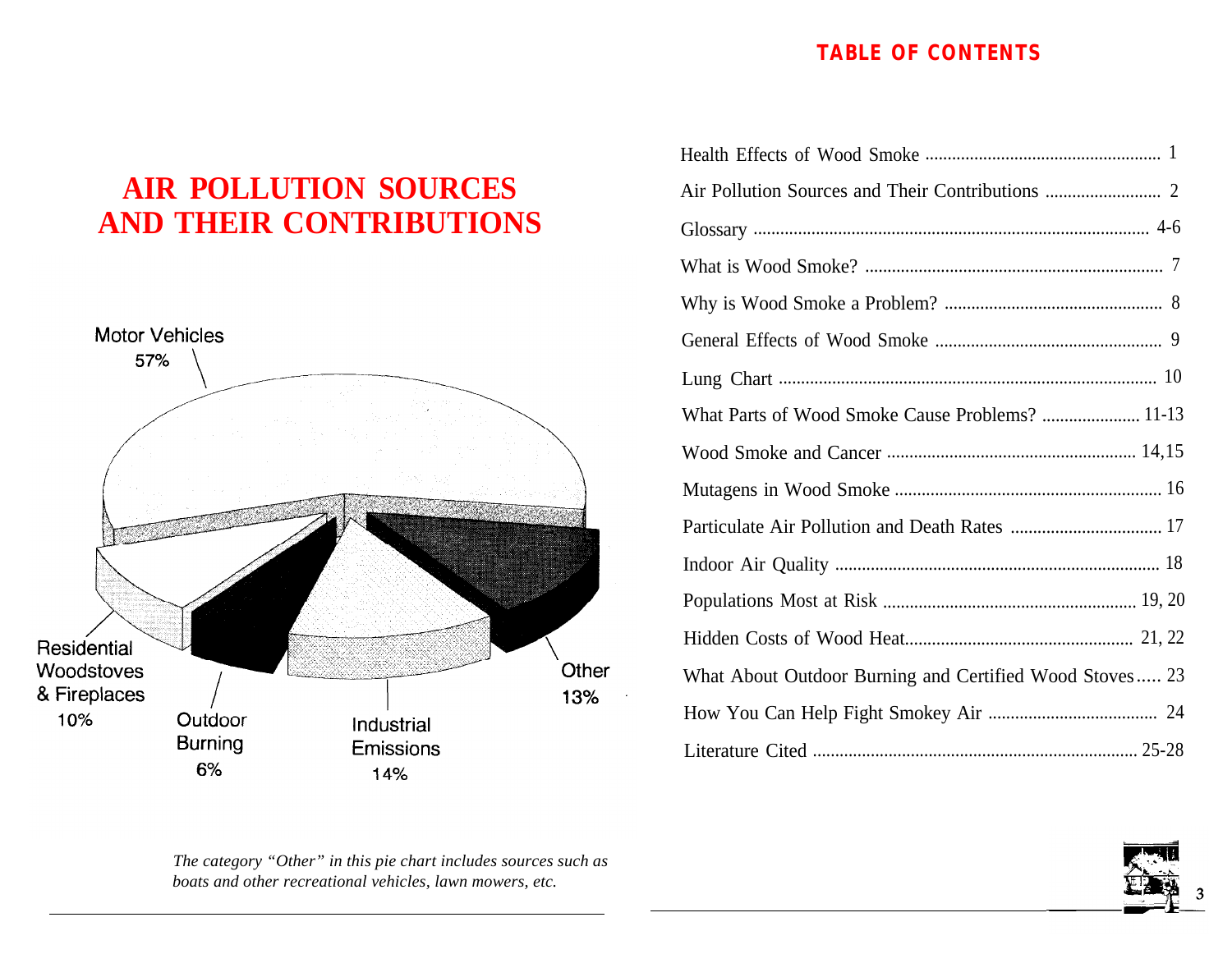### **Glossary**

I

ACUTE. Having a quick start and relatively serious characteristics, as an acute illness.

AIR. A mixture of gases containing about 78 percent nitrogen, 21 percent oxygen, and less than one percent carbon dioxide and other nonreactive gasses, with varying amounts of water vapor.

AIRSHED. The air supply of a given area defined by natural or topographic features, as well as by political or legal boundaries.

ALVEOLI. The numerous tiny air sacs at the end of the bronchioles in the lungs, where exchange of oxygen and carbon dioxide takes place across membranes with the blood.

ARTERIOSCLEROSIS. A chronic disease where thickening or hardening of the artery walls interferes with blood circulation.

ATMOSPHERE. The layer of air surrounding the Earth.

BACKDRAFTING. A downward flow of air into a fireplace or wood stove when outside air enters the exhaust opening. Most common in airtight dwellings where this becomes the only available source of combustion air, or when chimneys develop a creosote buildup, or when wood stoves are not properly installed.

BENZENE. A toxic chemical found in coal tar and used as an industrial solvent, as a gasoline additive, and in some paints or varnishes; a known carcinogen.

BRONCHIOLES. Small thin-walled branches of the bronchus, which branch further and lead to the tiny air sacs within the lungs.

BRONCHITIS. Inflammation of the mucous membrane of the bronchial tubes.

BRONCHIOLITIS. Inflammation of the mucous membrane of the bronchioles.

BRONCHUS. Either of two primary branches of the trachea or other branches with cartilage in their walls, which lead to the bronchioles in the lungs.

CARBON MONOXIDE (CO). A colorless, odorless gas produced by incomplete burning of carbon containing substances, especially by gasoline-powered vehicles. It is one of the six major air pollutants for which there is a national air quality standard.

CARCINOGEN. A substance or activity that causes cancer.

CARCINOGENIC. Capable of causing cancer.

CARDIAC. Of, near, or relating to the heart.

CERTIFIED WOOD STOVE. Models certified as relatively clean burning by the U.S. Environmental Protection Agency based on carbon monoxide and particulate matter emission testing at accredited laboratories.

CHRONIC Marked by long duration or frequent recurrence. such as a chronic disease.

CILIA. Hairlike cells that line the passageways to the lungs. The motion of cilia propels tiny dirt particles and germs out of the respiratory tract.

COMBUSTION. The process of burning. More specifically, when a substance reacts with oxygen to produce heat and often light.

EMISSIONS. Waste substances or pollutants discharged into the air from sources such as automobiles, power plants, or wood stoves.

EMPHYSEMA. A swelling of the tiny air sacs or alveoli in the lungs resulting from destruction of the membranes which line the inside of the air sacs -- characterized by breathing difficulties and greater susceptibility to infections.

ENVIRONMENT. The aggregate of all outside conditions and influences affecting life, development, and survival of organisms.

ENVIRONMENTAL PROTEC-TION AGENCY (EPA). The independent federal government agency established in 1970 that regulates environmental matters and oversees environmental law enforcement.

HYDROCARBONS. A large family of compounds containing hydrogen and carbon. Can include many organic compounds in various combinations. Wood and fossil fuels are composed mainly of hydrocarbons. Many are air pollutants and some are carcinogenic.

INDOOR AIR POLLUTION. Air pollutants which are released inside buildings at concentrations often higher than in outdoor air. Common indoor air pollutants include radon, tobacco smoke, formaldehyde, and wood smoke.

INVERSIONS. An atmospheric condition occurring when a cool layer of air gets trapped below a layer of warm air and is unable to rise. This "ceiling" leads to a buildup of polluted air close to the ground and prevents vertical mixing and dispersion of smoke and other air pollutants.

LIFETIME CANCER RISK. The probability that someone will get cancer from a specific source at some time in their life.

LOWER RESPIRATORY TRACT INFECTIONS (LRTIs). Infections deeper in the respiratory tract than the nose and throat, such as bronchiolitis or pneumonia which involve the bronchioles or lung.

MICRON. A unit of length l/l,000,000 of a meter.

MORTALITY RATE. Death rate.

MUCOUS MEMBRANE. The membrane lining all body channels that are exposed to air, such as the respiratory tract or the digestive tract. The glands of this membrane secrete mucus.

MUCUS. Organic compounds secreted by the mucous membrane, along with cells and inorganic salts suspended in water. This mixture acts as a lubricant and a protective coating.

MUTAGEN. An agent that causes biological mutation.

MUTATION. A change in the genes or chromosomes within the cells of living organisms.

MUTAGENICITY. A measure of the relative strength of different mutagens based on their ability to cause mutations.

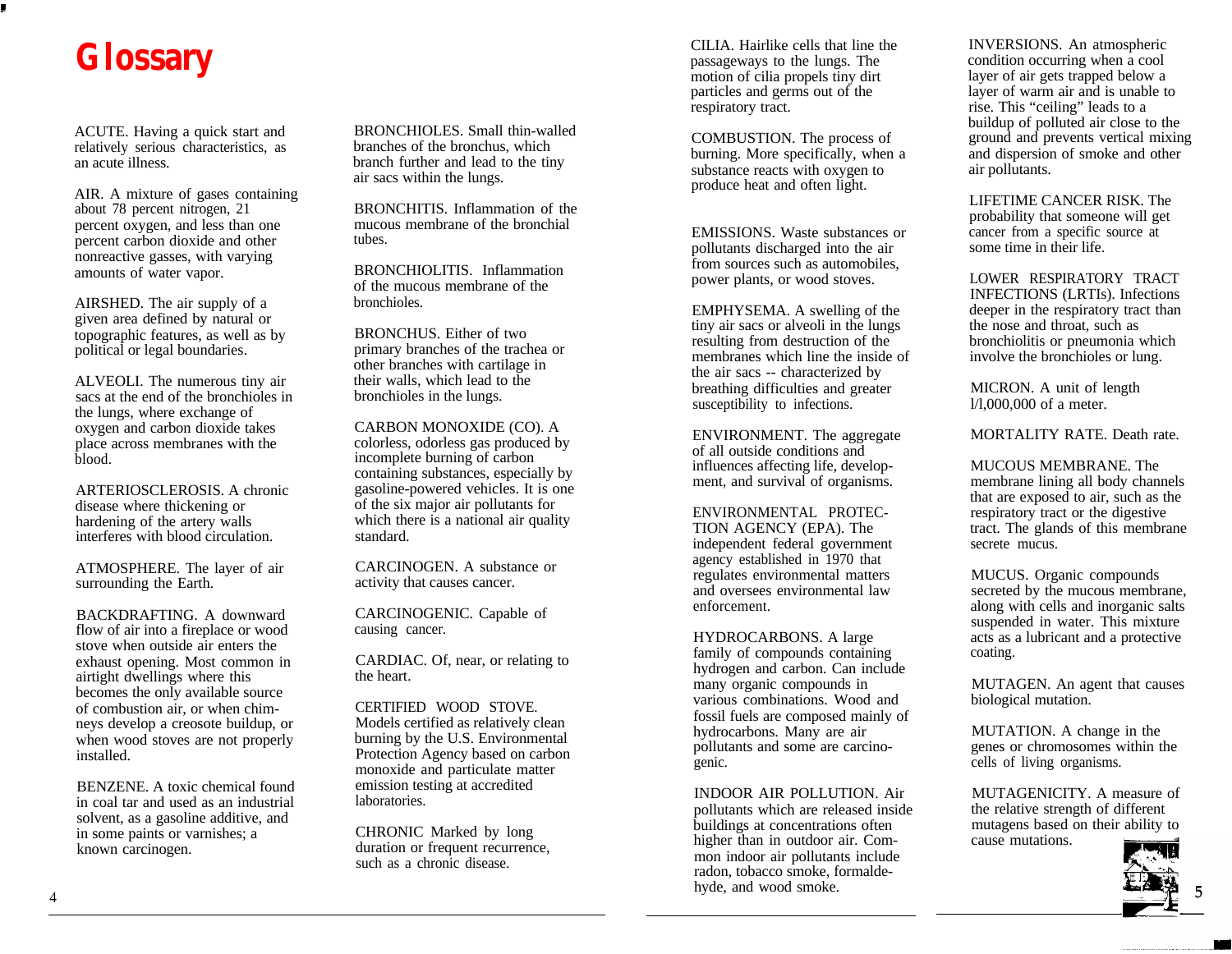NITROGEN OXIDES. Compounds of nitrogen and oxygen formed from high temperature burning. They contribute to acid rain and ozone formation. Nitric oxide (NO) and nitrogen dioxide (NO2) contribute to lung and respiratory health problems. Nitrogen dioxide is the most toxic and is one of the six major air pollutants for which there is a national air quality standard.

ORGANIC. Concerning, related to, or derived from living organisms; in chemistry, a carbon containing compound.

OZONE (03). A form of oxygen consisting of three oxygen atoms per molecule. Ozone is a pungent, colorless, toxic gas that is a major component of smog. It is formed from nitrogen oxides and hydrocarbons in the presence of sunlight and heat. Ozone is one of six major air pollutants for which there is a national air quality standard.

PARTICULATE MATTER (PM). Small particles of solid and liquid matter found in the atmosphere including soot, dust, organic matter, smoke, or smog.

PM10. Particulate matter that measures ten microns in diameter or less. One of six major air pollutants for which there is a national air quality standard.

PNEUMONIA. An acute or chronic disease caused by bacteria, viruses, or particulate matter and chemical agents characterized by inflammation of the lung tissue.

PULMONARY. Of or relating to the lungs.

RADON. A colorless, odorless radioactive gas formed by the decay of uranium, found in rocks and soil.

RESPIRATORY SYSTEM. The body's system for breathing, including the nose, throat, and lungs.

SINUS. Any of the air-filled cavities in the skull connected to the nostrils or external openings of the nose.

SINUSITIS. Inflammation of a sinus membrane, especially in the nasal or nose region.

SMOG. Air pollution consisting of fog mixed with smoke and or ozone, also called haze, or, in Los Angeles, smog ozone.

SLASH BURNING. The burning of woody debris left over from logging or land clearing operations.

STAGNATION. Lack of motion in a mass of air or water which tends to hold pollutants in place.

TOXIC. Poisonous, carcinogenic, or directly harmful to life.

TRACHEA. A passage through which air passes to and from the lungs.

VOLATILE. Unstable substances that evaporate rapidly at normal temperatures, such as benzene or gasoline.

# **WHAT IS WOOD SMOKE?**

Wood smoke is a complex mixture of substances produced during the burning of wood . The major emissions from wood stoves are carbon monoxide, organic gases (containing carbon or derived from living organisms), particulate matter, and nitrogen oxides. Wood smoke contains many organic compounds known to cause cancer (such as benzopyrenes, dibenzanthracenes, and dibenzocarbazoles), and other toxic compounds (such as aldehydes, phenols, or cresols). The particulate fraction is composed of solid or liquid organic compounds, carbon char (elemental or soot carbon -- similar to charcoal), and inorganic ash.<sup>1</sup>

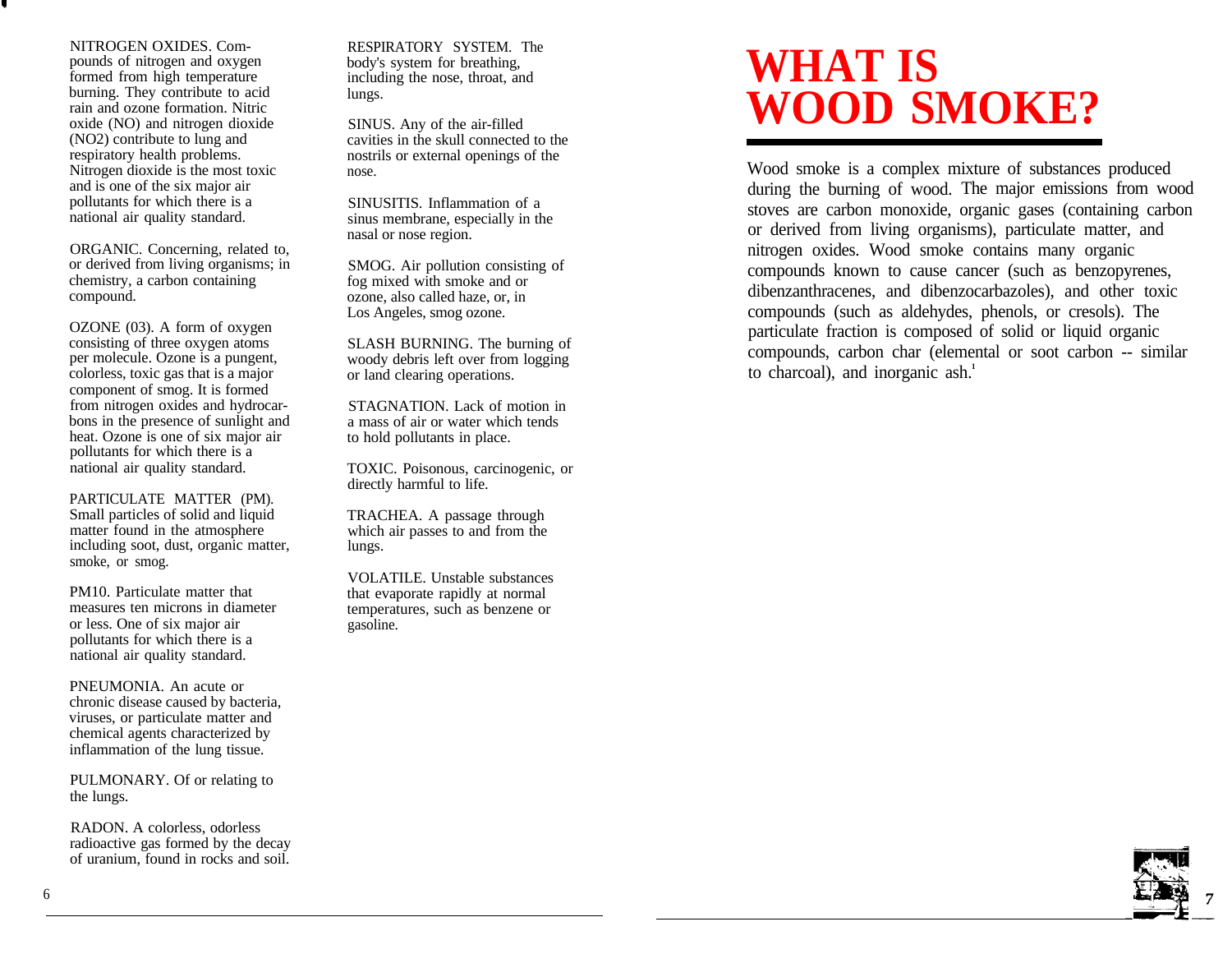## **WHY IS WOOD SMOKE A PROBLEM?**

The particles in wood smoke are too small to be filtered by the nose and upper respiratory system, so they wind up deep in the lungs. They can remain there for months causing structural damage and chemical changes. Poisonous and cancercausing chemicals often enter the lungs by adhering to tiny particulate matter (such as wood smoke particles).

These tiny particles are emitted in neighborhoods, both indoors and out, where people spend most of their time. Unfortunately, wood smoke is not only in the outdoor air we breathe. The particulate matter in wood smoke leaving chimneys is so small that it is not stopped by closed doors and windows, and often seeps into neighbors' houses. Even more smoke is sometimes released inside homes which heat with wood.

# **GENERAL EFFECTS OF WOOD SMOKE**

Wood smoke exposure causes a decrease in lung function and an increase in the severity of existing lung disease with increases in smoke concentration or exposure time. **2** It also aggravates heart conditions and carbon monoxide (a component of wood smoke) causes heart pain. The occurrence of respiratory illness in children has been shown to increase with increased exposure to wood smoke. This includes lower respiratory infections such as acute pneumonia, or bronchiolitis, which are major causes of disease and death in young children.<sup>20</sup> Wood smoke aggravates asthma, emphysema, pneumonia, and bronchitis. It irritates the eyes and triggers headaches and allergies. Long-term exposure may lead to emphysema, chronic bronchitis, arteriosclerosis, and nasal, throat, lung blood, and lymph system cancers (based on animal studies). **2.4.17.25.27**

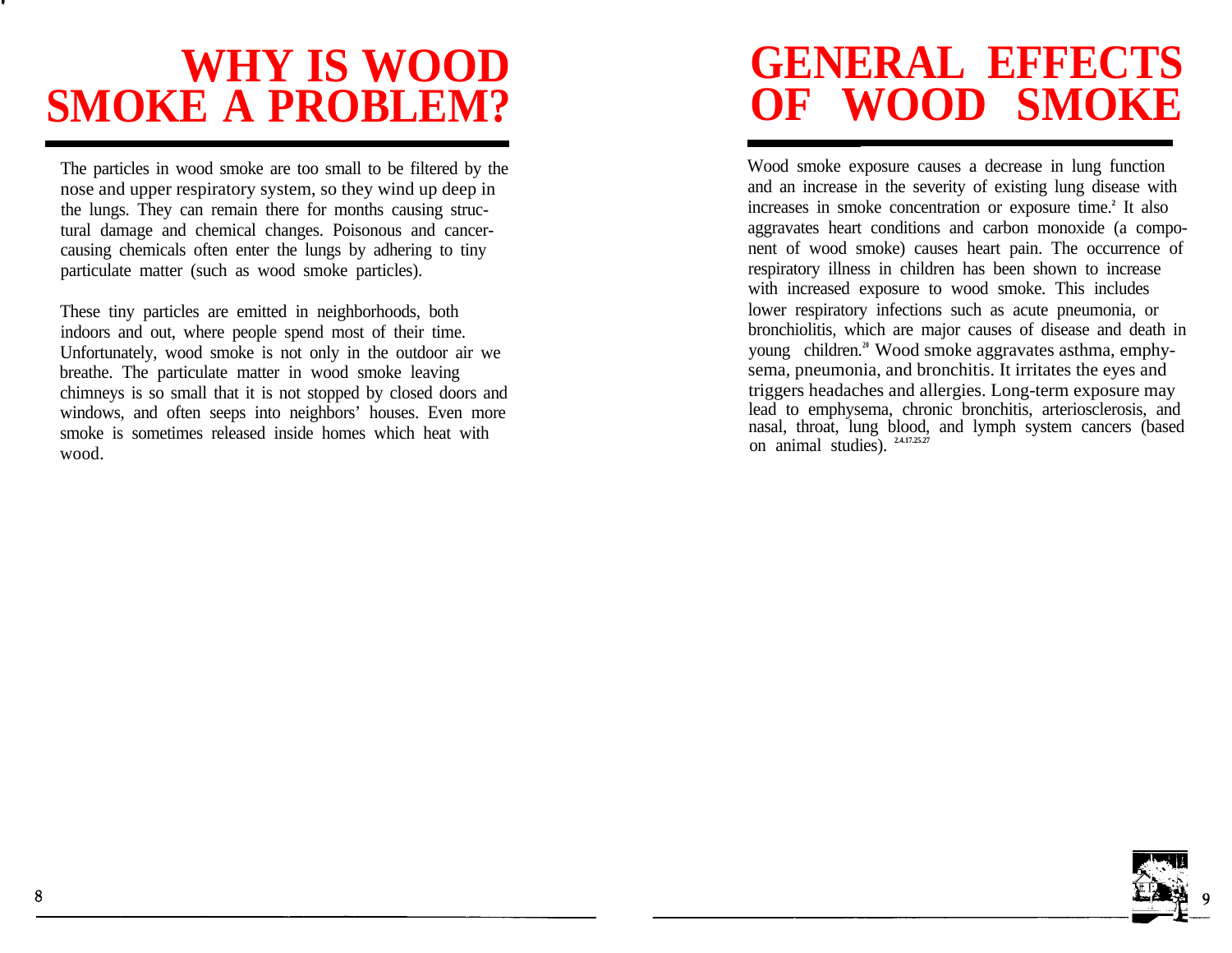

#### **WHAT PARTS OF WOOD SMOKE CAUSE PROBLEMS?**

Many organic compounds are produced by combustion of wood. Some burn completely, some are changed chemically, and some leave the stove without burning. Some of these compounds deposit in the chimney as creosote, some condense as very tiny particles of smoke, and some are released into the air as gases. Some of these organic compounds are poisonous, some irritate the respiratory tract, and some may cause cancer or mutations. The primary pollutants from wood smoke are carbon monoxide, particulate matter, and organic gases (including aldehyde gases such as acrolein, which is a serious respiratory irritant).

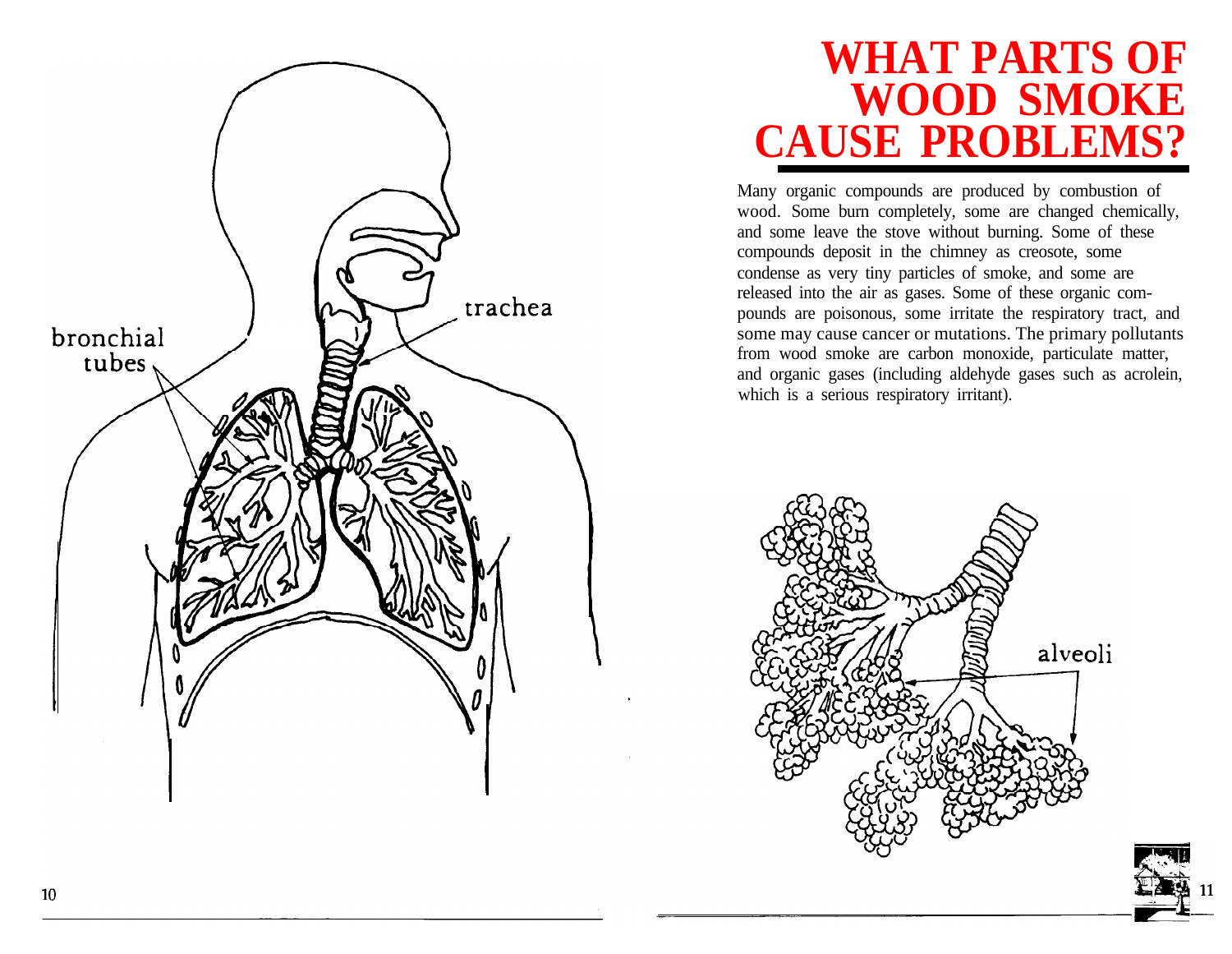*Carbon monoxide* is a colorless, odorless gas produced when any carbon-containing fuel such as gasoline or wood is burned. It reduces the ability of blood to carry oxygen to body tissues. High exposures can lead to death. Lower levels, common in highly polluted urban areas, lead to increased hospitalizations for individuals with heart and circulatory disease, lower birth weights, and increased deaths of newborns.**³**

*Particulate matter larger than 10 microns in diameter collects* in the upper respiratory system (throat and nose) and is eliminated by sneezing, coughing, noseblowing, spitting, or the digestive system. The particulate matter from wood smoke is a much more serious health threat due to the small particle size. Wood smoke particles are less than 10 microns (a micron is one millionth of a meter) in diameter. Most of them are less than 2.5 microns in diameter. The period at the end of this sentence is about 500 microns in diameter.



Wood smoke particles are so small that they get past the cilia or hair-like structures on the respiratory tract cells. Cilia clear mucous and catch and help remove larger particulate matter from the lungs with a rhythmic motion. Tiny wood smoke particles evade the cilia and collect in the most remote portions of the lungs, called alveoli - the tiny air sacs where oxygen enters the blood stream. Wood smoke particles cause structural and chemical changes deep in the lungs. Other toxic and cancer causing compounds can attach to the smallest smoke particles and enter the lungs at the same time.

Because of the health threat from tiny particulate air pollution, the federal government regulates all particulate matter less than 10 microns in diameter (PM**10**) as one of six major air pollutants.

*Irritants* in wood smoke (such as phenols, aldehydes, quinones, nitrogen oxides, and sulphur oxides) contribute to health problems in the respiratory tract. Irritants interfere with the cilia and disrupt the flow of the particle-trapping mucus stream, resulting in more particulate matter entering the lungs. Exposure to wood smoke irritants can lead to inflammation and pulmonary edema (swelling of lung tissue). Irritants can also cause allergic reactions and may contribute to long-term health effects.<sup>1</sup>

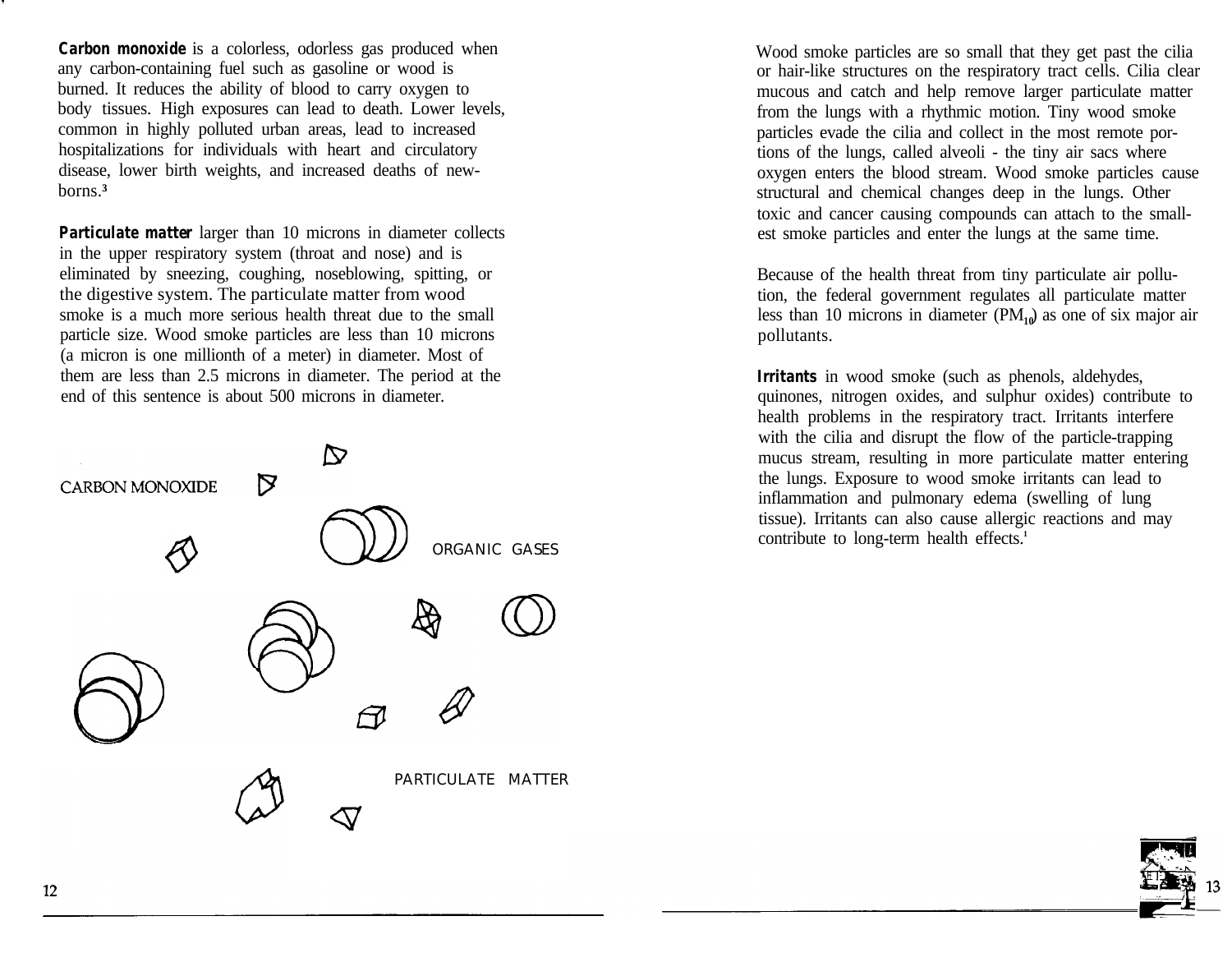# **WOOD SMOKE AND CANCER**

The cancer threat from air pollution is a serious public health concern. Most of the wood smoke cancer research before 1985 focused on identifying the components of soot or the particulate portion of wood smoke, including carcinogens such as benzo(a)pyrene, best known from tobacco smoke research. The first known human carcinogens were from coal tars and chimney soot. The particle or soot component of air pollution has been clearly implicated as a human carcinogen from studies of human cancer victims.**²²**

Many substances on the U.S. Environmental Protection Agency's (EPA) priority pollutant list, many suspected human carcinogens, co-carcinogens (cancer initiators or promoters), and cilia-toxic agents (poisonous to the hairequipped cells which filter most particles out of the respiratory tract) have been identified from wood smoke particles.<sup>14</sup> However, many of the compounds in wood smoke particles have not been identified and even less is known about the toxic organic gases which are also released by wood burning.

Burning of fossil fuels, wood, tobacco, or garbage produces hundreds of different compounds associated with the soot, or particle phase of air pollution . Also produced are many gaseous compounds which are carcinogenic, such as benzene, aldehydes, alkenes, and numerous semi-volatile organic compounds.<sup>21</sup> Recent research has focused on the health effects from wood smoke as a whole, rather than further studies of its component parts.

In 1985 the EPA started a major long-term research program to clarify the sources of air pollution and population exposure, and to estimate future cancer risk (the Integrated Air Cancer Project.<sup>10</sup> Studies include human cancer victims, as well as laboratory mice, and bacteria and mammal cells exposed to the total mixture of particulate matter from urban air samples.

This research found motor vehicles and wood stoves to be the major sources of cancer risk from particulate air pollution in all the urban airsheds studied. **8, 34**

Human cancer risks have now been estimated for lifetime exposure to diesel vehicle, leaded and catalyst-equipped gas vehicle, wood stove, cigarette smoke, coke oven (coal), and roofing tar emissions.<sup>25</sup> EPA researchers suggest that the lifetime cancer risk from wood stove emissions may be 12 times greater than the lifetime cancer risk from exposure to an equal amount of cigarette smoke. We must keep in mind that this is not actual cancer risk, but rather an estimate based on bacteria and animal studies comparing the potency of wood smoke to cigarette smoke and other better documented carcinogens. The lifetime human cancer risk estimates from exposure to wood smoke and motor vehicle emissions are theoretical based on such comparative potency tests.

The lifetime cancer risk estimate from exposure to motor vehicle emissions is more than three times that from equal exposure to wood stove emissions, based on recent EPA research in Boise, Idaho.<sup>23</sup> However, we also know that wood stoves produce much more particulate air pollution in the winter than motor vehicles in all Pacific Northwest cities studied by the EPA . **20,31,33,34**

With all of these cancer risk estimates we must also keep in mind that we do not yet have much information on actual yearly levels of human exposure to various types of particulate air pollution.

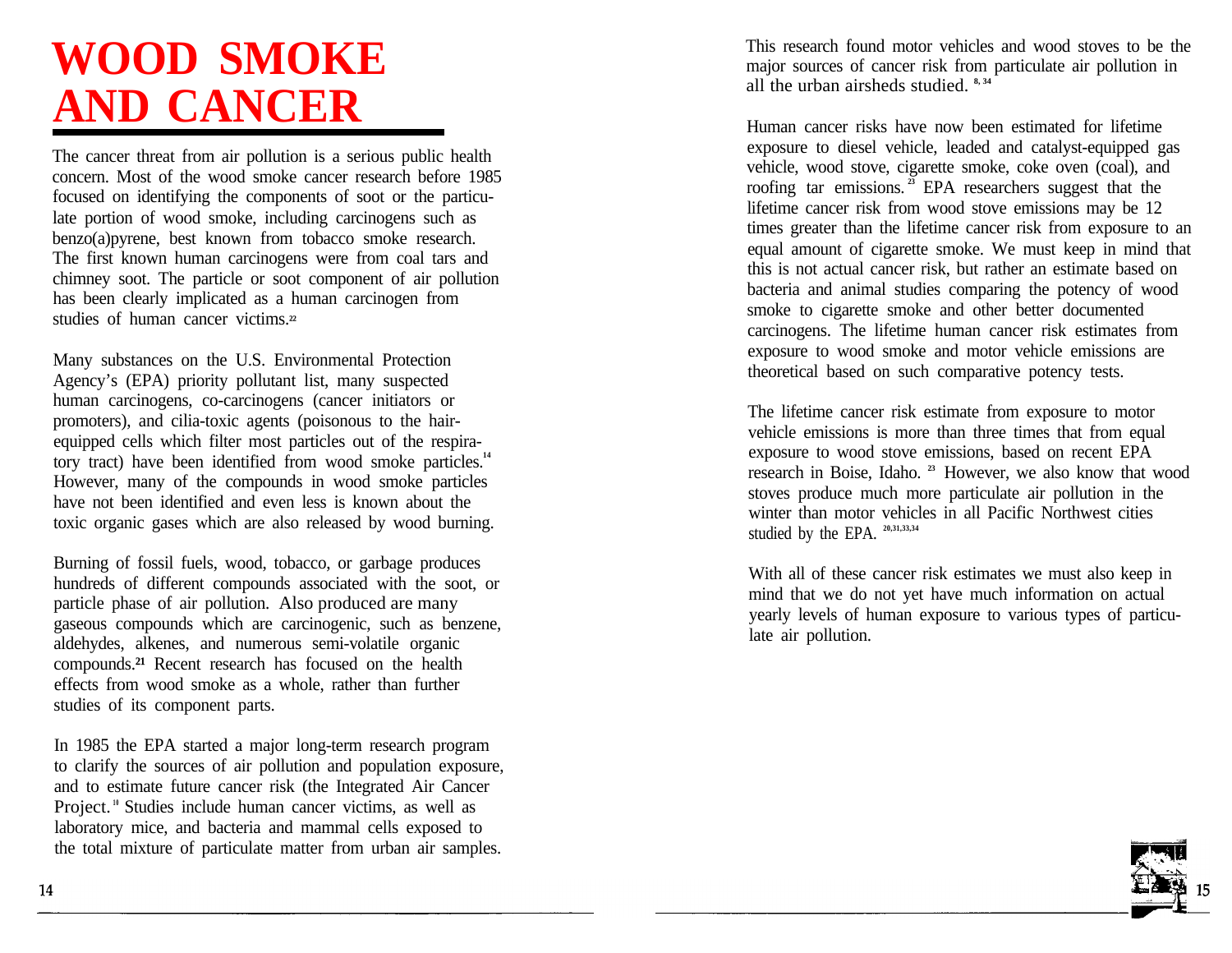# **MUTAGENS IN WOOD SMOKE**

Mutagens cause biological mutations or changes in cells such as chromosome defects or genetic damage. Mutagenicity is often used as a screening test for human cancer risk from compounds in air pollution. However, mutagens and carcinogens are not the same thing and not all mutagenic substances cause cancer. Motor vehicles and wood heating emissions cause mutations. These two sources are also major contributors to the human cancer risk from air pollution. **<sup>8</sup>**

A 1988 EPA study found that wood heat and motor vehicle emissions account for nearly all of the mutagenicity in winter air samples from Albuquerque, NM, Raleigh, NC, and Juneau, AK, over a wide range of climate and wood species. **<sup>34</sup>** This study found that biological mutations in bacteria exposed to winter air samples increased with higher concentrations of fine particulate matter and were most numerous at times of coldest temperatures, weekends and holidays - when many wood stoves were in use. One would expect this to be true in Washington State as well.

In the United States more than 30% of mutagenic material emitted to the atmosphere each year comes from wood combustion, according to 1981 calculations. **15.24** In Washington State the contribution from wood smoke is greater than this national average since Washington has the third highest percentage of households burning wood in the United States, behind Oregon and Maine, according to a 1983 U.S. Forest Service survey.<sup>30</sup>

### **PARTICULATE AIR POLLUTION AND DEATH RATES**

London's "Black Fog" in December 1952 killed 4,000 people and led to the British Clean-Air Act. Tiny particulate air pollution from coal stoves was largely to blame. London is once again in the news with a new study linking particulate air pollution to death rates.

This year an EPA researcher applied statistical techniques to daily particulate air measurements and daily death records in London, as well as U.S. cities where daily particulate measurements were available.<sup>28</sup> These cities vary vastly in size, climate, and mixes of air pollutants, including wood smoke. This study found an increase in deaths by 6% for each 100 micrograms of total particulate air pollution measured.

This same EPA study also found that, for every 100 micrograms of total particulate per cubic meter of air, the risk of dying goes up 32% from emphysema, 19% from bronchitis and asthma, 12% from pneumonia, and 9% from cardiovascular disease. Sulfur dioxide, an air pollutant which has often been suspected of causing deaths, showed no effect on death rates. These new findings suggest that particulate matter is more toxic than ozone (commonly called smog). Confirmation of these findings would make particulate air pollution the largest known "involuntary environmental insult" and should encourage a stricter federal particulate standard. **28**

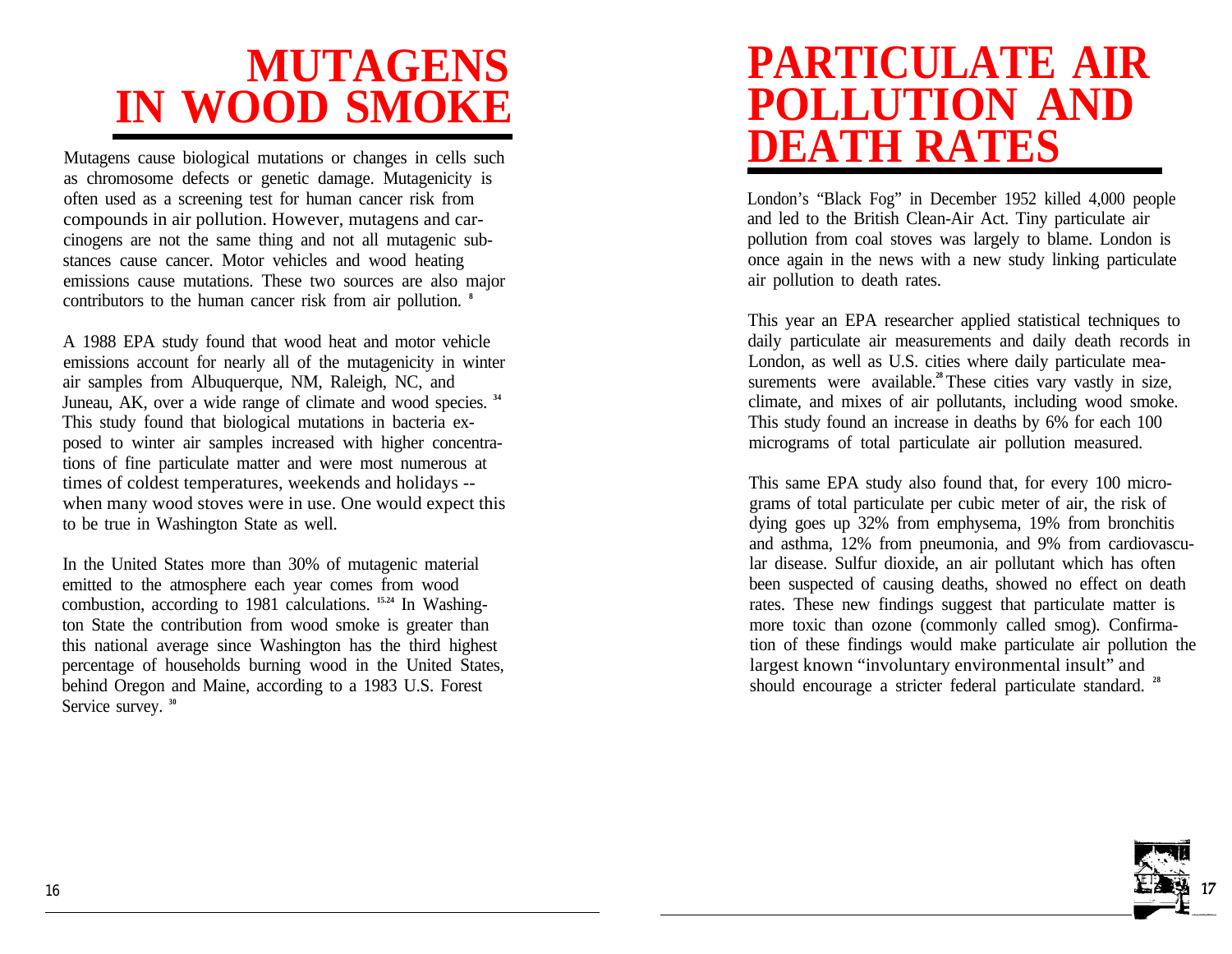# **INDOOR AIR QUALITY**

Wood smoke does not rise and disperse during winter temperature inversions. At these times, wood smoke hangs close to the ground and enters neighbors' yards and houses, schools and hospitals. Areas with winter atmospheric inversions and valley locations with poor air circulation are most affected. Wood smoke particles are so tiny that they remain suspended for long periods of time and readily penetrate into buildings with incoming cold air, even with today's "airtight" construction.

Wood stove fumes are released into the outdoor air through chimneys, but fumes are also released directly into the homes where stoves are used. Wood smoke and fumes also enter homes where stoves are not used. Indoor PM<sub>10</sub> levels from wood smoke in homes without wood stoves reach at least 50% to 70% of outdoor levels, according to a recent University of Washington study in Seattle and an EPA study in Boise, Idaho neighborhoods. **16.24**

Wood stove use not only degrades the air quality inside neighbors' homes, but causes additional air quality impairment in the home using the stove. Klamath Falls, Oregon has the highest measured PM**10** pollution from wood stoves in the United States . A 1991 study in Klamath Falls by the Oregon Health Division found that children with wood stoves in their own homes have even greater declines in lung function than other children living in the same smoky neighborhood.**<sup>12</sup>**

Indoor and outdoor air can be degraded significantly by the use of poorly designed noncertified airtight stoves and non airtight stoves.**16.32** Poor burning practices, improper stove operation, improper stove installation, lack of maintenance, and burning wet wood create much indoor and outdoor air pollution even with the newest certified stove models. Backdrafting and "accidents" while loading fuel or opening stove doors can cause substantial amounts of indoor air pollution with any wood stove . Backdrafting can usually be eliminated by proper stove installation and/or regular chimney sweeping.

# **POPULATIONS MOST AT RISK**

Infants, children, pregnant women, senior citizens, cigarette smokers and ex-smokers, and all those suffering from allergies, asthma, bronchitis, emphysema, pneumonia, or any other heart or lung illness are most affected by wood smoke and are sensitive to low levels.**14.17.27.28** Even the most healthy citizens should refrain from heavy outdoor physical exercise (such as jogging) during periods of very poor air quality or high levels of particulate air pollution.

Lung ailments are the leading cause of disease and death in the United States among newborns, accounting for 37% of all deaths in the first year of life, according to the American Lung Association. Lung diseases accounted for 28.3% of all hospitalizations of children under 15 in the United States in 1988. A total of 738,000 children in this age group were hospitalized for lung disease in 1988.<sup>5</sup>

Wood smoke interferes with normal lung development in infants and young children. In addition, several studies have found that home use of wood burning stoves increases the risk of lower respiratory tract infections (LRTIs) such as bronchiolitis and pneumonia in young children.**<sup>26</sup>** LRTIs are a major cause of early childhood disease and death . Parental smoking, especially during the first year of life, is another well-demonstrated risk factor for lower respiratory tract infections.<sup>9</sup>

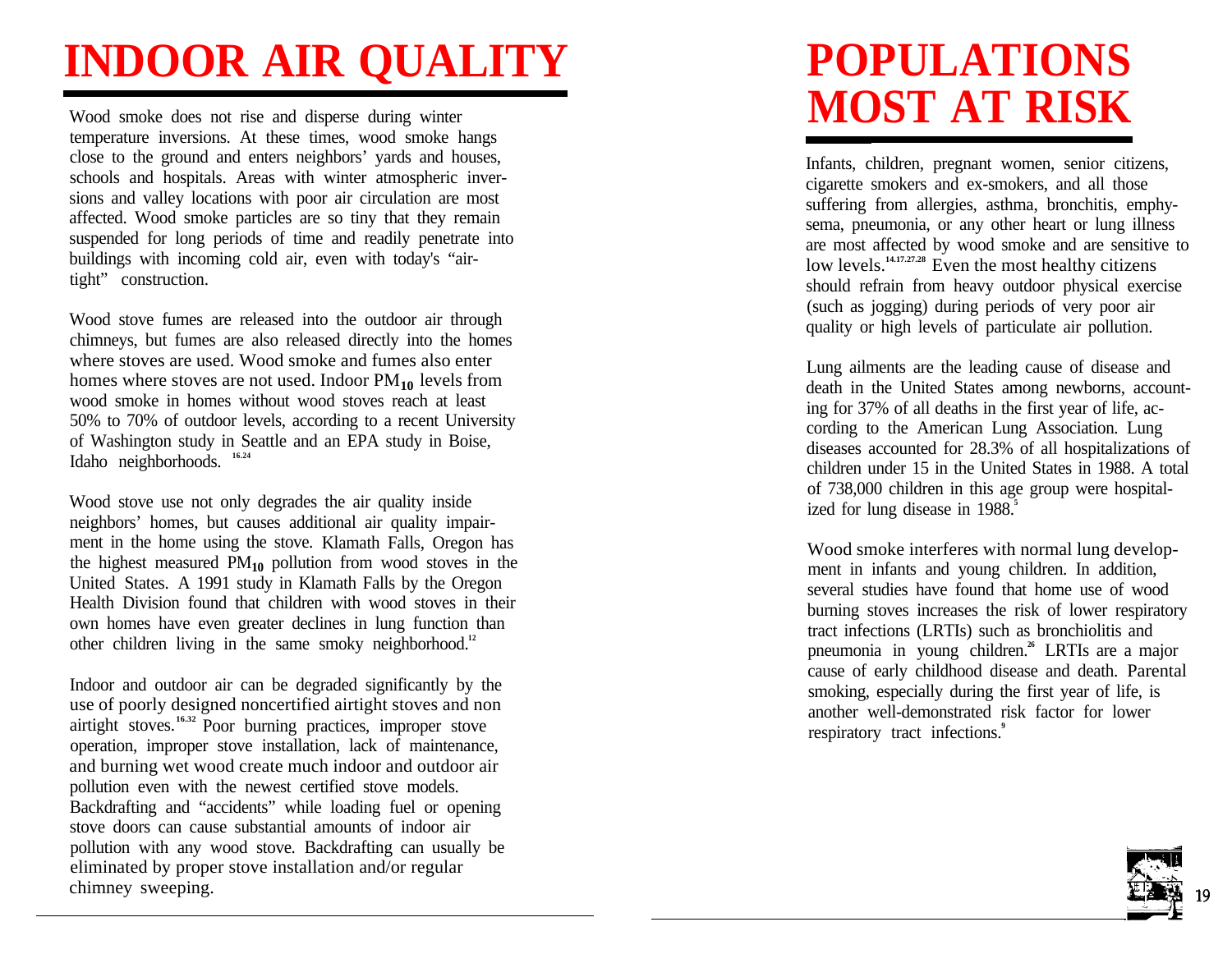A 1990 study of American Indian children found that those living in homes with a wood burning stove have a higher risk of bronchiolitis and pneumonia (lower respiratory tract infections) than children living in homes without wood stoves.<sup>6.11.26</sup> Childhood LRTIs have also been linked with chronic lung disease in later life. Wood smoke exposure causes a chronic reduction in lung function, increasing the rate of decline with age in adults.<sup>2</sup>

Researchers at the University of Washington in 1990 documented more symptoms of respiratory disease in Seattle preschool children living in high wood smoke residential areas than in children living in areas with lower wood smoke levels.**<sup>7</sup>** This demonstrates the effect of community wood smoke pollution on the occurrence of respiratory illness. Tests have also demonstrated measurable reductions in lung function among both healthy children and asthmatics in smoky Seattle neighborhoods in the winter.<sup>18</sup>

# **HIDDEN COSTS OF WOOD HEAT**

Most people realize that direct costs of wood heat include the purchase price, installation, and maintenance of the heater. Floor protection, the building permit, installation, fuel supply, and chimney sweeping are other direct costs. Time spent cutting, splitting, stacking, and moving wood (as well as cleaning out ashes and maintaining the stove) are also direct costs. However, few people realize the possible extent of hidden or indirect costs.

Indirect costs of wood heat include both fire insurance and health insurance. Fire insurance costs have been climbing. The 1984 statistics from the Washington State Fire Marshall show that nearly half of all fires reported in one and twofamily dwellings were caused by wood stoves or fireplaces. These insurance losses help push up the cost of insurance on a home.

Health insurance costs have been rising rapidly in recent years. Health insurance claims raise the cost of health insurance. Wood smoke exposure leads to more frequent and extended hospital visits, as well as more emergency ward or physician visits, and increased use of medications. Lung diseases are second only to heart disease as a cause of disability under social security.**<sup>5</sup>** Wood smoke adversely affects the cardiovascular system and heart patients, as well as those suffering from lung disease.**1.3.4.25.28**

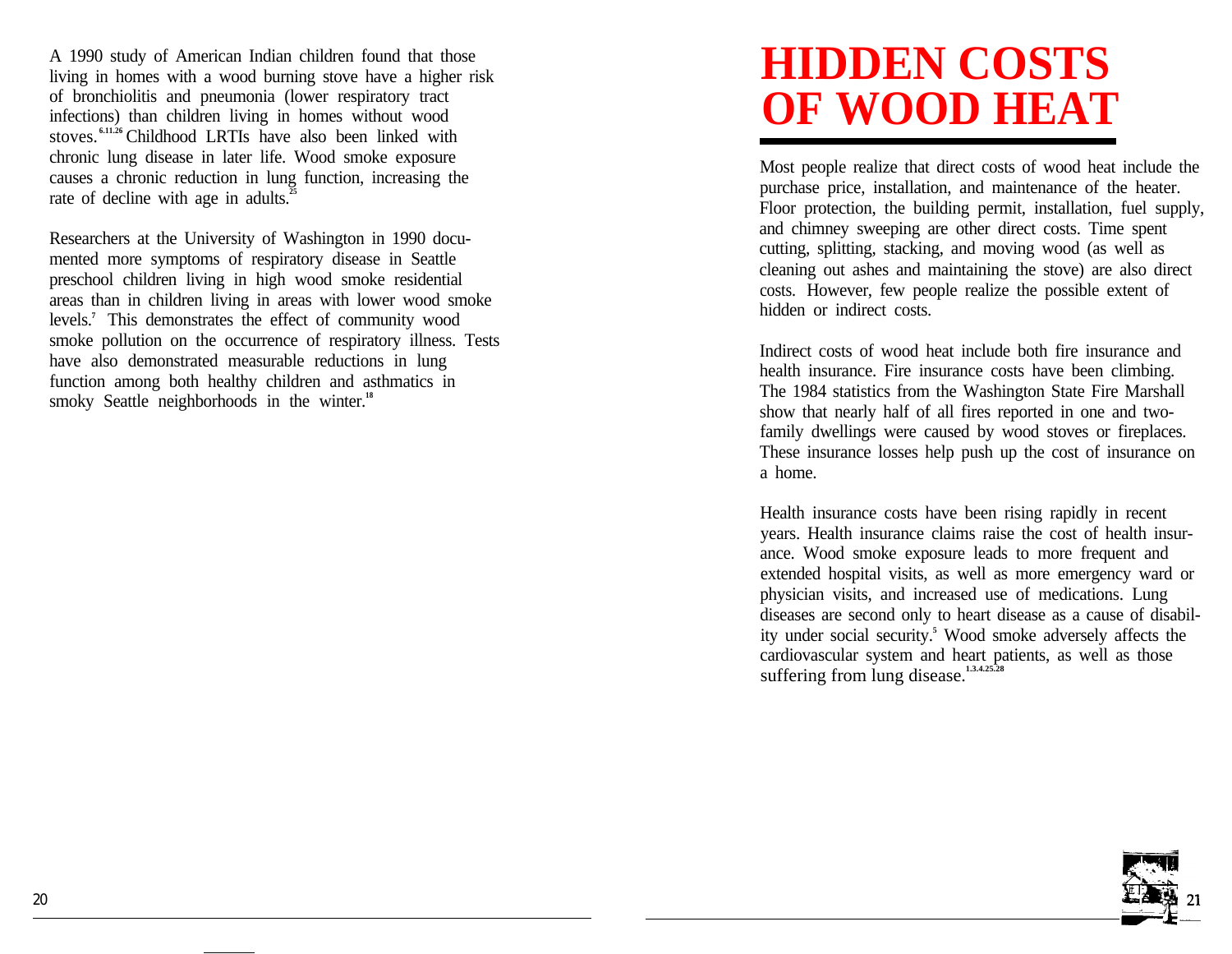In 1989 an estimated 85 million people -- more than one-third of the U.S. population -- were afflicted with chronic respiratory disease, from chronic sinusitis to chronic bronchitis and emphysema.**<sup>5</sup>** The direct and indirect costs of lung disease were about \$45 billion in 1988 according to the American Lung Association.

The National Health Interview Survey estimates 25.6 million people suffer from severe lung diseases such as chronic bronchitis, emphysema, or asthma. The total number of deaths attributed to these diseases increased 57% between 1979 and 1987. Lung cancer now accounts for more cancer deaths in the United States for both men and women than any other form of cancer.**<sup>5</sup>**

Obviously wood smoke does not account for all of the lung disease in this country. Tobacco, radon, car and truck exhaust, asbestos, and other substances share much of the blame. However, the medical evidence is growing each year that wood smoke plays a larger role than was previously thought, and the tiny particulate matter from wood smoke cannot be kept out of your home if you live in a neighborhood where there is much wood stove use.

#### **WHAT ABOUT OUTDOOR BURNING AND CERTIFIED WOOD STOVES?**

Outdoor burning in Washington contributes roughly twothirds as much particulate air pollution as wood stoves do each year (see graph). Agricultural burning, slash burning, backyard burning, and burn barrels all contribute to air pollution and are becoming more closely regulated under Washington's new clean air legislation. Outdoor burning is not as common in the winter when cooler temperatures lead to inversions and trap wood stove smoke close to the ground in our neighborhoods; but any time that citizens are exposed to smoke there is cause for concern.

About 85% of wood stoves in Washington State are not certified to meet federal particulate emission standards (based on a 1990 survey by the Washington State Energy Office). These noncertified stoves release most of the particulate air pollution statewide. The newer EPA certified models release much less smoke although they still require dry wood, and proper installation, operation, and maintenance to minimize air pollution. All smoke from any source adds to the air pollution problem.

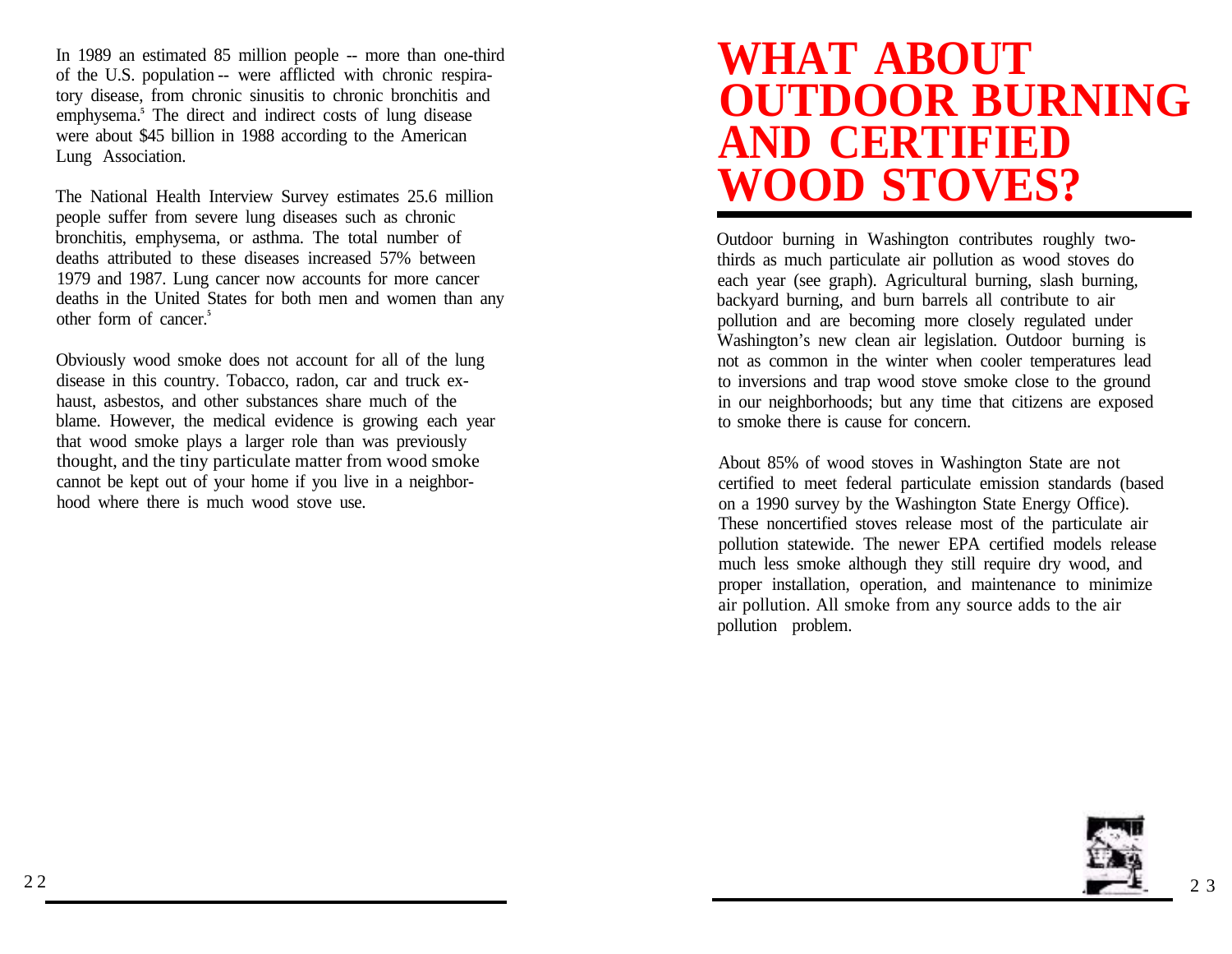## **HOW YOU CAN HELP FIGHT SMOKY AIR**

Noncertified stoves should be scrapped if possible. Cleaner heating methods include the best technology certified wood stoves, gas stoves or gas inserts, and high efficiency gas and oil central heating systems. Energy conservation, insulation and weatherstripping can save money with any heating system and reduce pollution. Support burning bans and smoke regulations. Learn about composting, mulching, recycling, or other smokeless disposal strategies. Any smoke or odor from open fires or from home heating which affects our neighbors' health or enjoyment of their property is illegal and should be reported to the local county air pollution control authority.

We take pride in our quality of life in Washington. In light of current and ongoing health research, the smell of wood smoke no longer has the pleasant connotation it once had. Thoughts of sick children, and lung and heart disease victims are not pleasant. Less smoke means cleaner air for you, your family, and the environment.

#### LITERATURE CITED

- (1) Ammann, H. M. "Health Implications of Wood Smoke." Proceedings of the International Conference on Residential Wood Combustion, Reno, Nevada, April, 1986.
- (2) Ammann, H. M. "Summary Overview of Health Effects Associated with Residential Wood Combustion: Health Effects Issue Assessment." internal report, U.S. Environmental Protection Agency, Environmental Criteria and Assessment Office; Research Triangle Park, NC, 1986.
- (3) Air Pollution Training Institute Course SI:422. "Air Pollution Control Orientation Course: Unit 2, Effects of Air Pollution." U.S. Environmental Protection Agency, Office of Air, Noise, and Radiation, Office of Air Quality Planning and Standards; Research Triangle Park, NC, June, 1981, pp 77-93.
- (4) American Lung Association. "Wood Smoke Affects Your Health." September, 1990.
- (5) American Lung Association. "Public Policy Brief: Magnitude of Lung Disease." March, 1991.
- (6) Anderson, H. R. "Respiratory disease in childhood." British Medical Bulletin, 42 (1986),167-171.
- (7) Browning, K. G., et al. "A questionnaire study of respiratory health in areas of high and low ambient wood smoke pollution." Pediatric Asthma, Allergy & Immunology, Vol. 4, No. 3 (1990),183-191.
- (8) Claxton, L. D., R E. Bumgardner, R. K. Stevens. "Contribution of wood smoke and motor vehicle emissions to ambient aerosol mutagenicity." Environmental Science and Technology, Vol. 22, No. 8 (1988), 968-971.
- (9) Committee on Environmental Hazards. "Involuntary smoking: a hazard to children." Pediatrics, 77 (1986), 755-757.

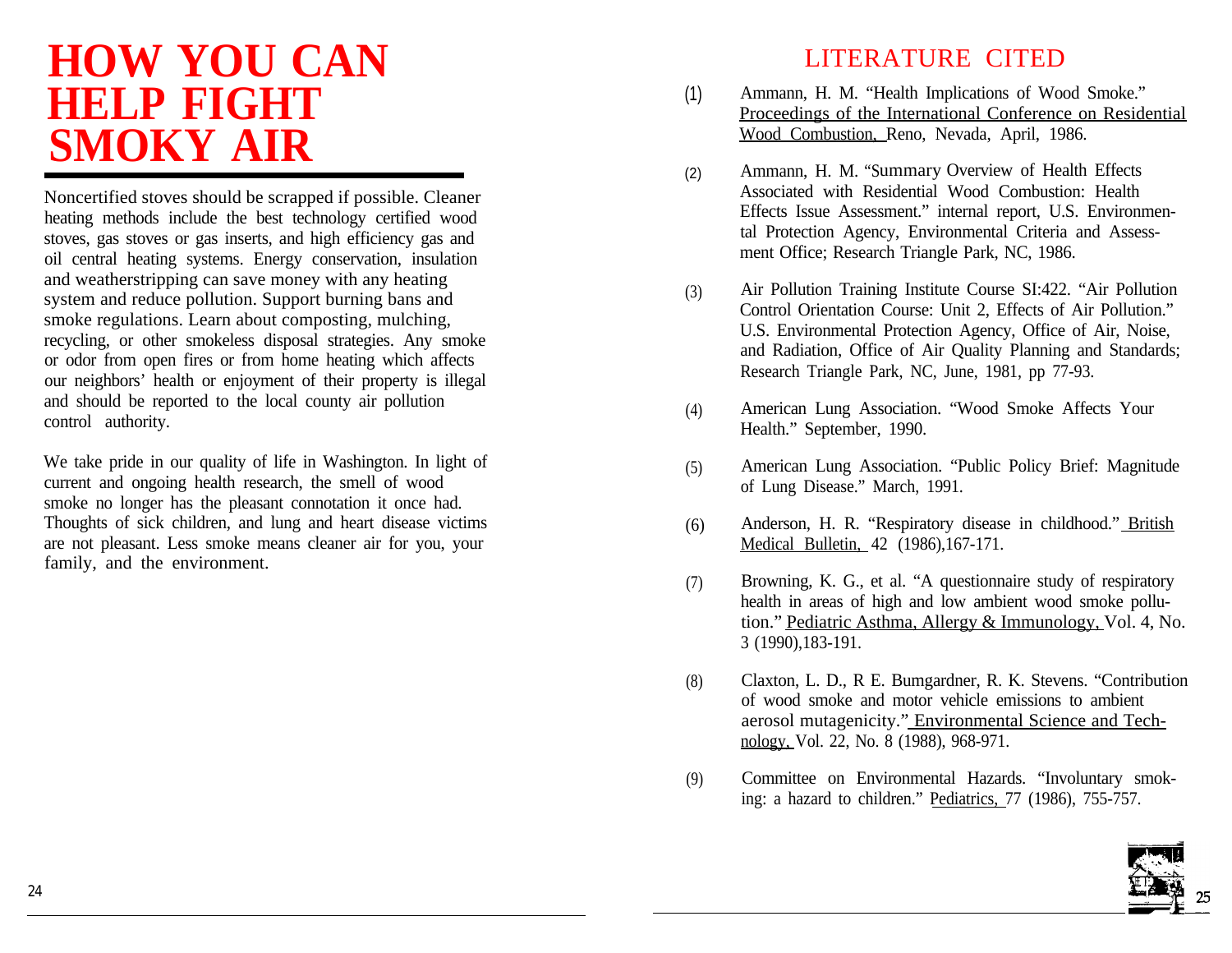- $(10)$ Cupitt, L., J. Lewtas. "EPA's Integrated Air Cancer Program." Proceedings of the 1987 EPA/APCA Symposium on Measurements of toxic and related Air Pollutants, APCA, Pittsburgh, Pa. 1987.
- (11) Denny, W., W. A. Clyde. "Acute lower respiratory infections in non-hospitalized children." Journal of Pediatrics, 105 (1986), 635-646.
- (12) Heumann, M., L. R. Foster, L. Johnson, L. Kelley. "Woodsmoke Air Pollution and Changes in Pulmonary Function Among Elementary School Children." paper 91- 136.7, 84th Annual Meeting of Air & Waste Management Association, Vancouver, B.C., June 16-21, 199l.
- (13) Otterson, S., Washington's Area Source Emission Inventory, Washington State Department of Ecology, Air Quality Program, Olympia, WA 1994-1995.
- $(14)$ Jenkins, P. "Wood Smoke: Emissions, Impacts, and Reduction Strategies." Washington State Department of Ecology, Air Program; Olympia, WA, December, 1986.
- (15) Jones, S. "Wood Burning and Air Quality in Wisconsin: A Closer Look" report no. DSE/RR:015, Wisconsin Division of State Energy, Madison, Wisconsin, April, 1985, 6Opp.

(16) Kamens, R. M., et al. "Mutagenic changes in dilute wood smoke as it ages and reacts with ozone and nitrogen dioxide: An outdoor chamber study." Environmental Science and Technology, Vol. 18, No. 7 (1984), 523-530.

> Knight, C. V., M. P. Humphreys, D. W. Kuberg. "Summary of Three-Year Study Related to Wood Heater Impact on Indoor

- (17) Air Quality." Tennessee Valley Authority engineering paper, International Conference on Wood Energy, Reno, NV, March 4-5, 1986.
- (18) Koenig, J. Q., et al. "Wood smoke: Health effects and legislation." The Northwest Environmental Journal, 4 (1988), 41- 54.
- (19) Koenig, J. Q. "Pulmonary Function Changes in Children Associated with Particulate Matter Air Pollution from Wood Smoke." paper 91-136.3, 84th Annual Meeting of Air and Waste Management Association, Vancouver, B.C., June 16-21, 1991.
- $(20)$ Larson, T. V. et al. "Urban Air Toxics Mitigation Study: Phase I." University of Washington report, submitted to Puget Sound Air Pollution Control Authority, September, 1988.
- (21) Lewis, C. W., et al. "The contribution of woodsmoke and motor vehicle emissions to ambient aerosol mutagenicity." Environmental Science and Technology, 22 (1988), 968-971.
- (22) Lewtas, J. "Combustion Emissions: Characterization and Comparison of their Mutagenic and Carcinogenic Activity." in Carcinogens and Mutagens in the Environment," H. F. Stich, Editor, The Workplace: Sources of Carcinogens, Volume V, Boca Rotan, Florida, CRC Press, Inc., 1985.
- (23) Lewtas, J. "Carcinogenic Risks of Organic Matter (POM) from Selected Emission Sources." deliverable report no. 3128, U.S. Environmental Protection Agency, Genetic Toxicology Division; Research Triangle Park, NC, November, 1990.
- (24) Lewtas, J., R. B. Zweidinger, L. Cupitt. "Mutagenicity, Tumorigenicity and Estimation of Cancer Risk from Ambient Aerosol And Source Emissions from Woodsmoke and Motor Vehicles." paper 91-131.6, 84th Annual Meeting Air and Waste Management Association, Vancouver, B.C., June 16-18, 199l.
- (25) Lewtas, J.. I. Alfheim, and G. Lofroth. "Contribution of source emissions to the mutagenicity of ambient urban air particles." Environmental Science and Technology, (in press).
- (26) Morgan, M. S. "Wood Smoke Exposure: Respiratory Health Effects." in Health Effects of Wood Smoke, University of Washington short course, Department of Environmental Health, Seattle, Washington, January 20, 1988.